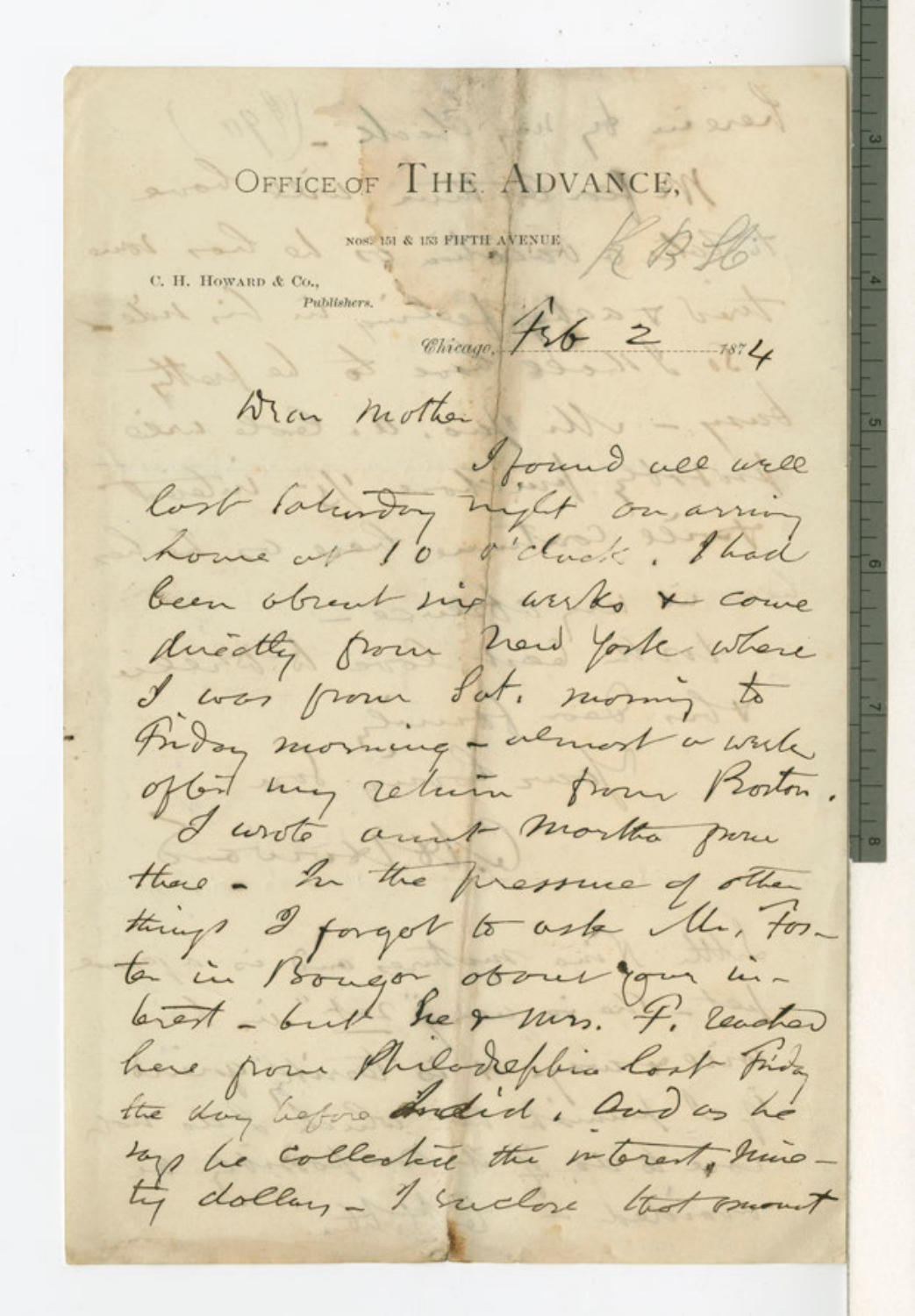here in by my check -(190) We fear Century will have to take a vacation os he has some twee I acky feeling in his side So I thate have to be protty busy - Mr Jas. a. Cole une proboty purchase 1/5 - interest twill continue here as to has heen in my observe list best love to precie this daon foundly Town loving for At Howard Little Nina motives and is a personal fet - The is very 2et in her will & ways & is terribly grend if I humish her which I do not avaided - left, tt.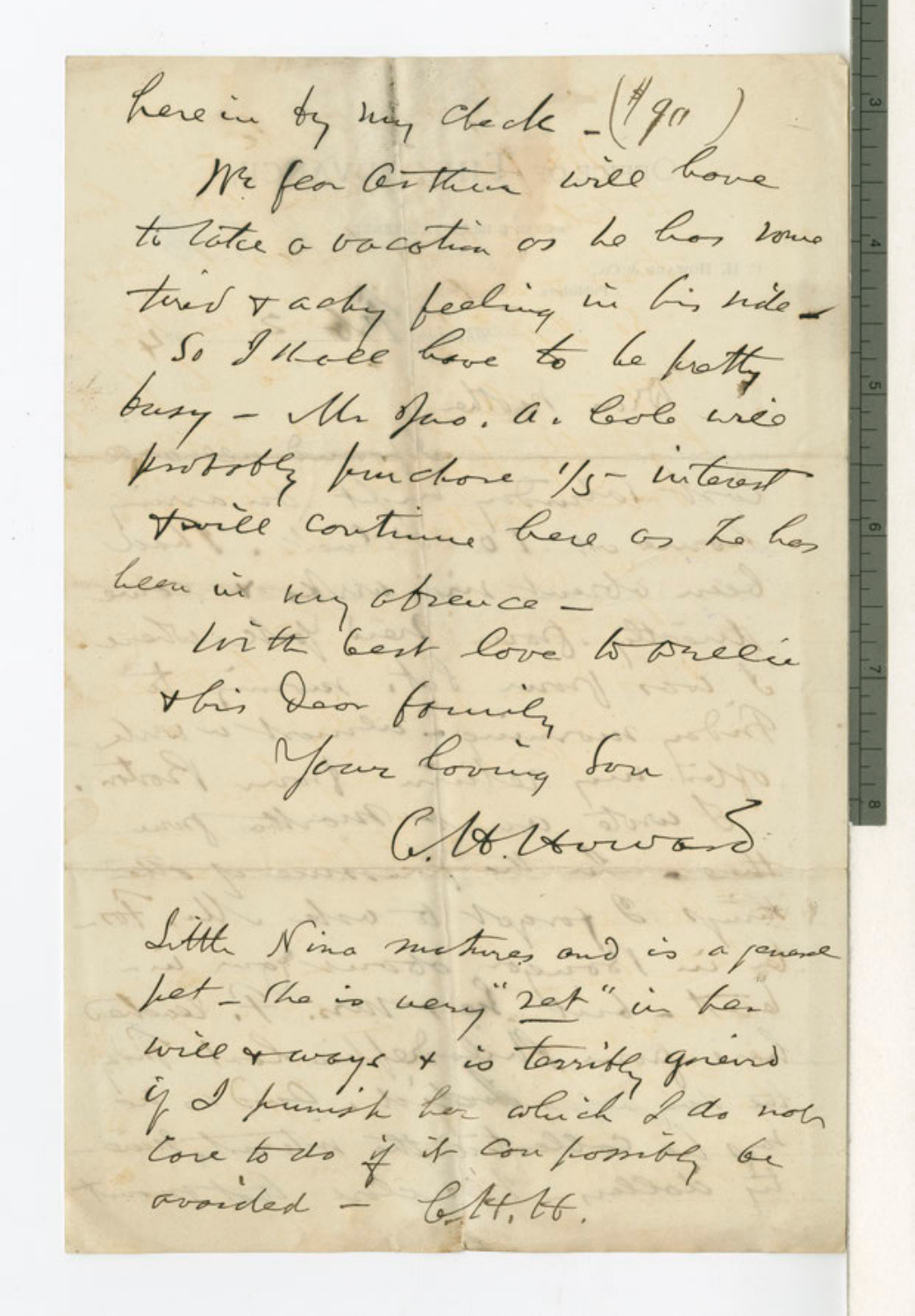| 2/2/1874 | <i>From:</i> C H Howard                                                                                        | To: Mother [Eliza Gilmore] |
|----------|----------------------------------------------------------------------------------------------------------------|----------------------------|
| CHH-210  | Office of The Advance<br>Nos. 151 & 153 Fifth<br>Avenue<br>C. H. Howard & Co.,<br><b>Publishers</b><br>Chicago |                            |

[Letterhead] Office of The Advance Nos. 151 & 153 Fifth Avenue C. H. Howard & Co., Publishers Chicago,

Feb 2 1874

Dear Mother

I found all well last Saturday night on arriving home at 10 o'clock. I had been about six weeks & came directly from New York where I was from Sat. morning to Friday morning – almost a week after my return from Boston.

I wrote Aunt Martha from there. In the pressure of other things I forgot to ask Mr. Foster [John Burt Foster, Charles' father-in-law] in Bangor about your interest - but he & Mrs. F. reached here from Philadelphia last Friday the day before I did. And as he says he collected the interest, ninety dollars, I enclose that amount herein by my check - (\$90).

We fear Arthur [Arthur Hiram Day, a cousin of Charles' wife Katherine and an editor of the Advance] will have to take a vacation as he has some tired & achy feeling in his side.

So I shall have to be pretty busy - Mr. Jas. A. Cole will probably purchase 1/5 interest & will continue here as he has been in my absence.

With best love to Dellie & his dear family.

Your loving Son C. H. Howard

Little Nina matures and is a general pet. She is very "set" in her will & ways & is terribly grieved if I punish her which I do not care to do if it can possibly be avoided. C. H. H.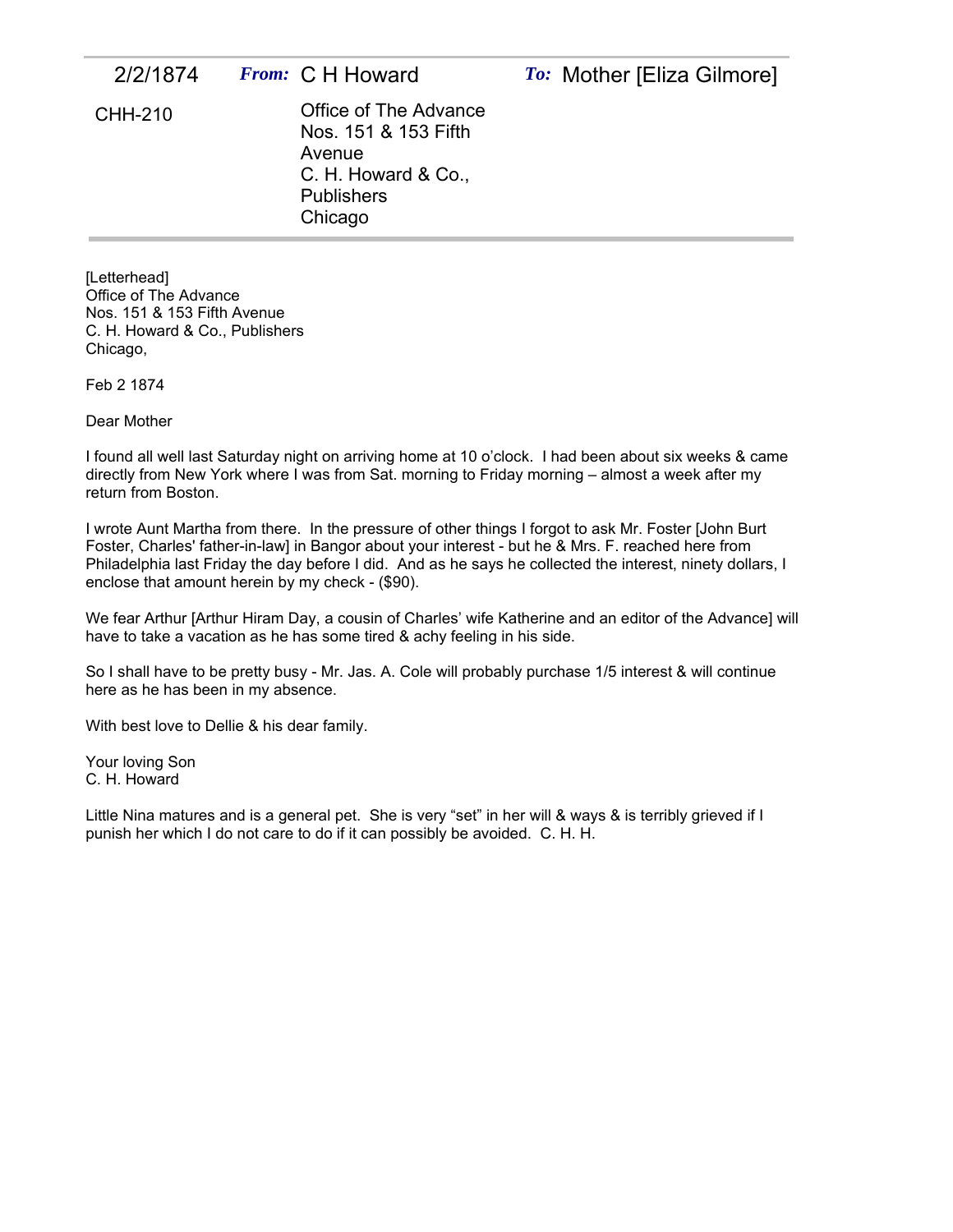## Atlantic & Pacific Rail Road Company,

3 BROAD ST., DREXEL BUILDING

THOMAS A. SCOTT, President. ANDREW PEIRCE, Jr., Vice-President and General Manager. CLINTON B. FISK, Secretary and Treasures

New York, March 30 1874

Dane C. M. Morrand. Advance

your faires of the 24" ust are duly received - Mr. A. S. Dance Sainy to our Dand Commissioner and has the advertising Tu change. I will use my her influence in Mar helral, and write him to day - I will also say my least Kindly words in your behalf To the old Mutual

Dear Sir-

Chicago Ill

I congratulate your ar the publication of an O. to paper-and and delighted with your Sunday School James Vay Inely your Instan 12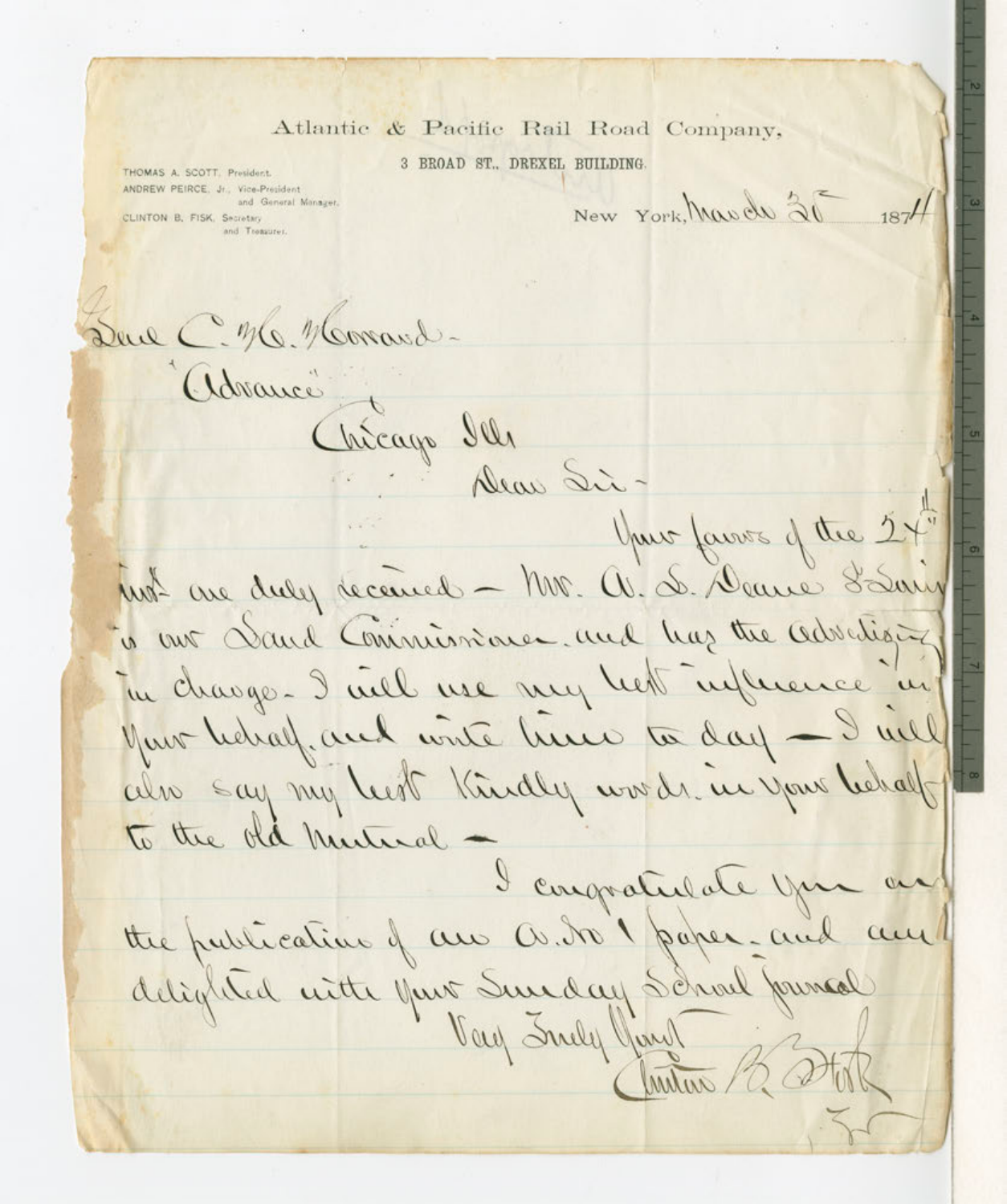autograph Charmell elle ) sin ( lawarb) Wicago das Le with the sell to many recept we didn't have a not be the course of the same a me Sand Cominations and has the city bill he changes I all we was help welcomes in line - port at weed there here, parted any the surge in whom plaint the fun was and lacations. We get of every delivery to the publication of an O in 1 poper and and tomay love of portreut and this bibliotib.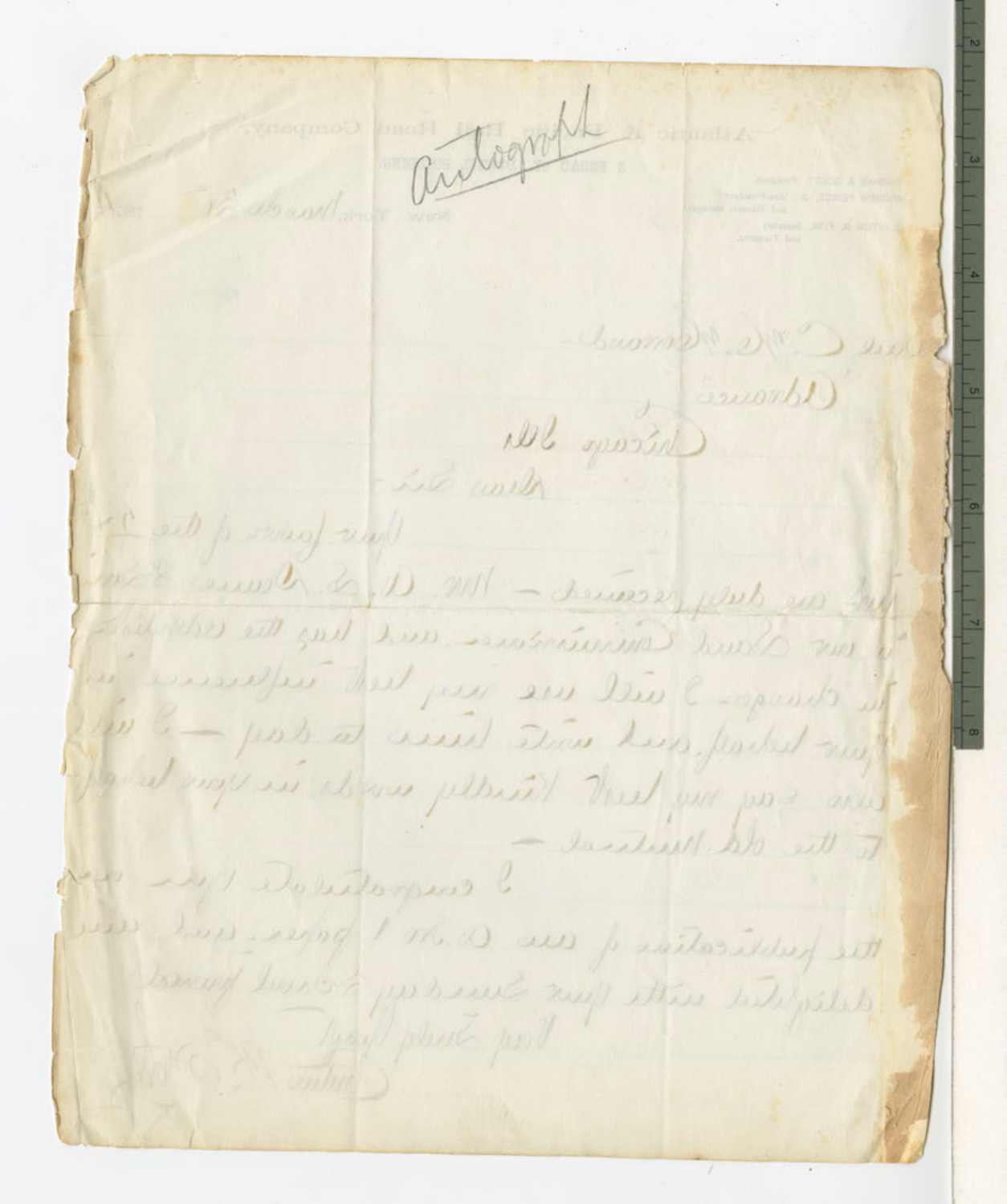| 3/30/1874      | <i>From:</i> Clinton B Fisk                                                                              | To: Gen. C. H. Howard  |
|----------------|----------------------------------------------------------------------------------------------------------|------------------------|
| <b>CHH-211</b> | <b>Atlantic &amp; Pacific Rail</b><br>Road Company<br>3 Broad St. Drexel<br><b>Building</b><br>New York, | Advance<br>Chicago III |

[Letterhead] Atlantic & Pacific Rail Road Company 3 Broad St. Drexel Building Thomas A. Scott, President Andrew Peirce, Jr. Vice-President and General Manager Clinton B. Fisk Secretary and Treasurer New York,

March 30 1874

Gen. C. H. Howard "Advance" Chicago Ill

Dear Sir

Your favors of the 24th inst are duly received. Mr. A. L. Deane & Sons is our Land Commissioner and has the advertizing in Chicago. I will use my best influence in your behalf, and write him today. I will also say my best kindly words in your behalf to the old mutual.

I congratulate you on the publication of an A.<H.> paper and am delighted with your Sunday School Journal.

Very Truly Yours Clinton B. Fisk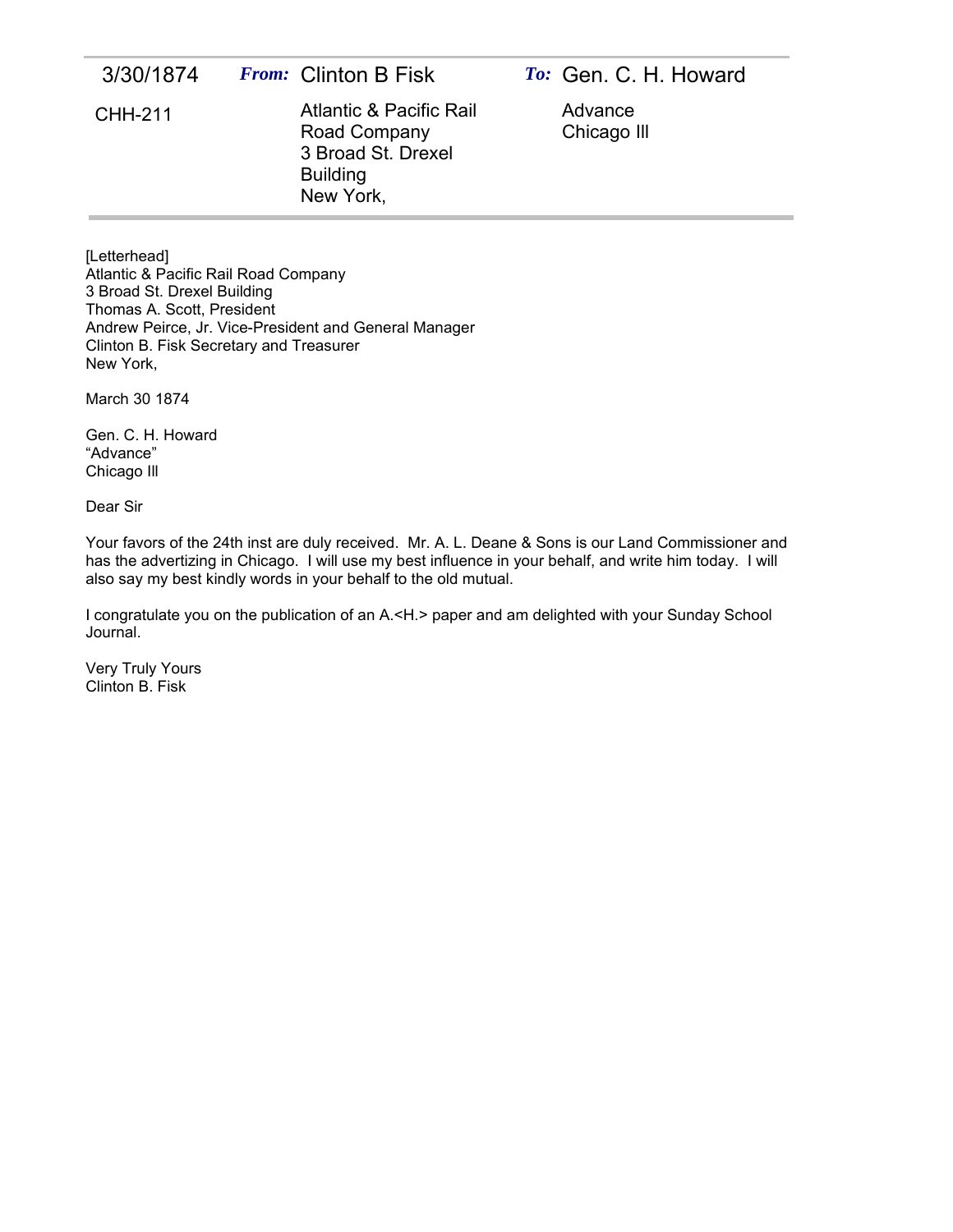dayht cairly to and Hartford Oct 10-1874 that dhadit for a Secrit have that am not-supecting how to be no hand till another grand the paren south This absolute de n'y nova per giving you no hope of any function Contre autid With unch weck and withing you all futuro Queces Cameling Form. Mac Buthind WE WALKSTON

Rio I. H. Rowand My Lecan Sir addussed to hom busin Office where I assumed that it would be miden-Stood. There was roan noyoning to Speak of wea there, he simple goot Was that I forwarded fin a letter and the teller Was lost by and ley Come a niquest for payment wheche answored by stating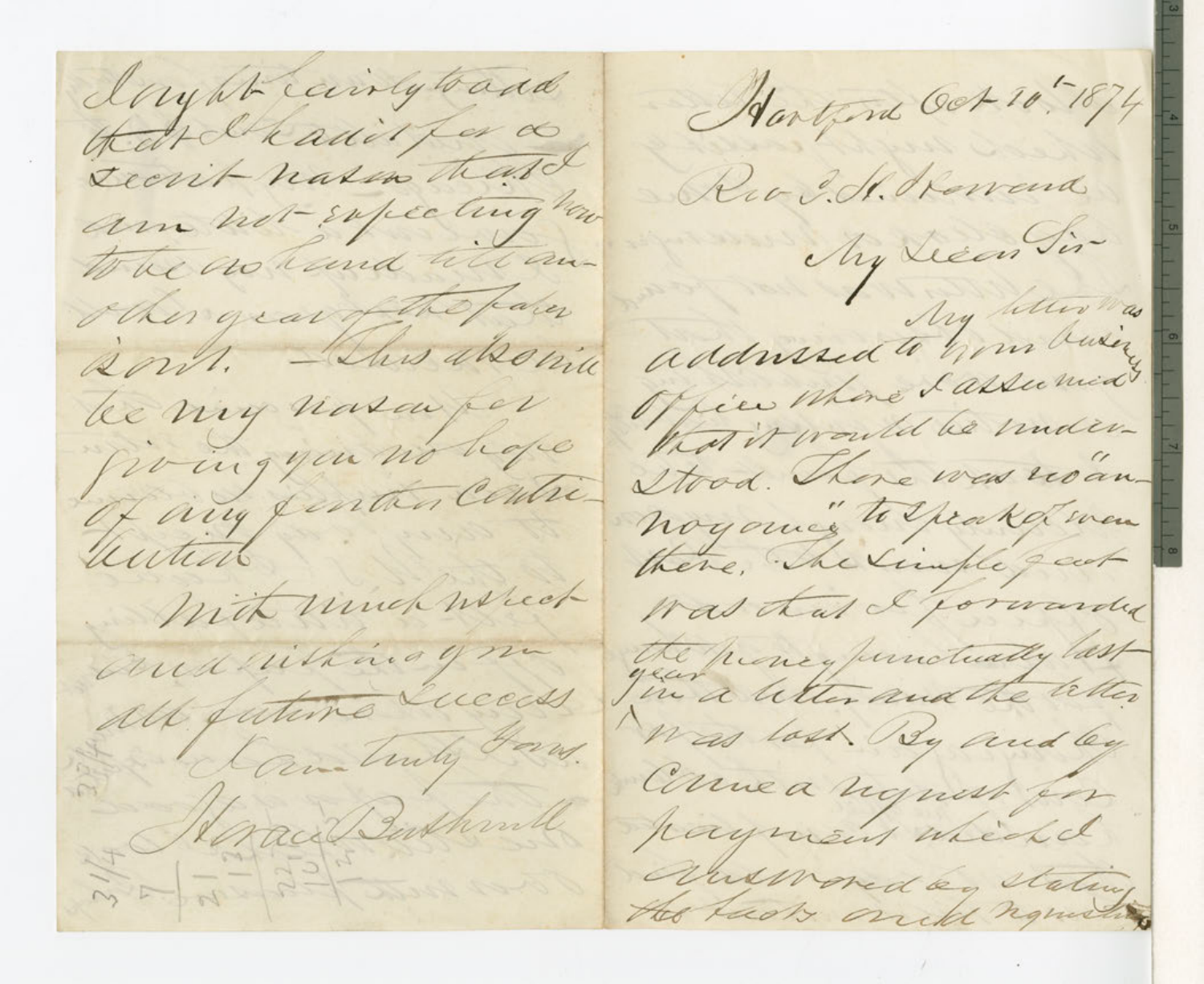a look after the when Wheel night passed by be untoined by some day clear or medinger. The Witter was not found and observing that you wore Juliathing e notice neusing liability I took the femile to be pleasing trongh my own and weak to the Rall Office for unorder, Al what having to get hange for the money, and then Changeagain for the for Contoplaty with a blank Randed & Cimplicated that noody could gind how to fill it enthant a

sitting down time for they Quedalte Send \$3. Chicago\_ my patience Coulout a litete and I made up my mind that herbyear cloud be sucated. You porcial that my declining the rulen. Vien implies no bleme to any ody necht the U.S. I have fell- a little calling offin the paper bury any where hear as may as ahada ham diya - The paper is a good one still which I look The mith pleasure. Vorhung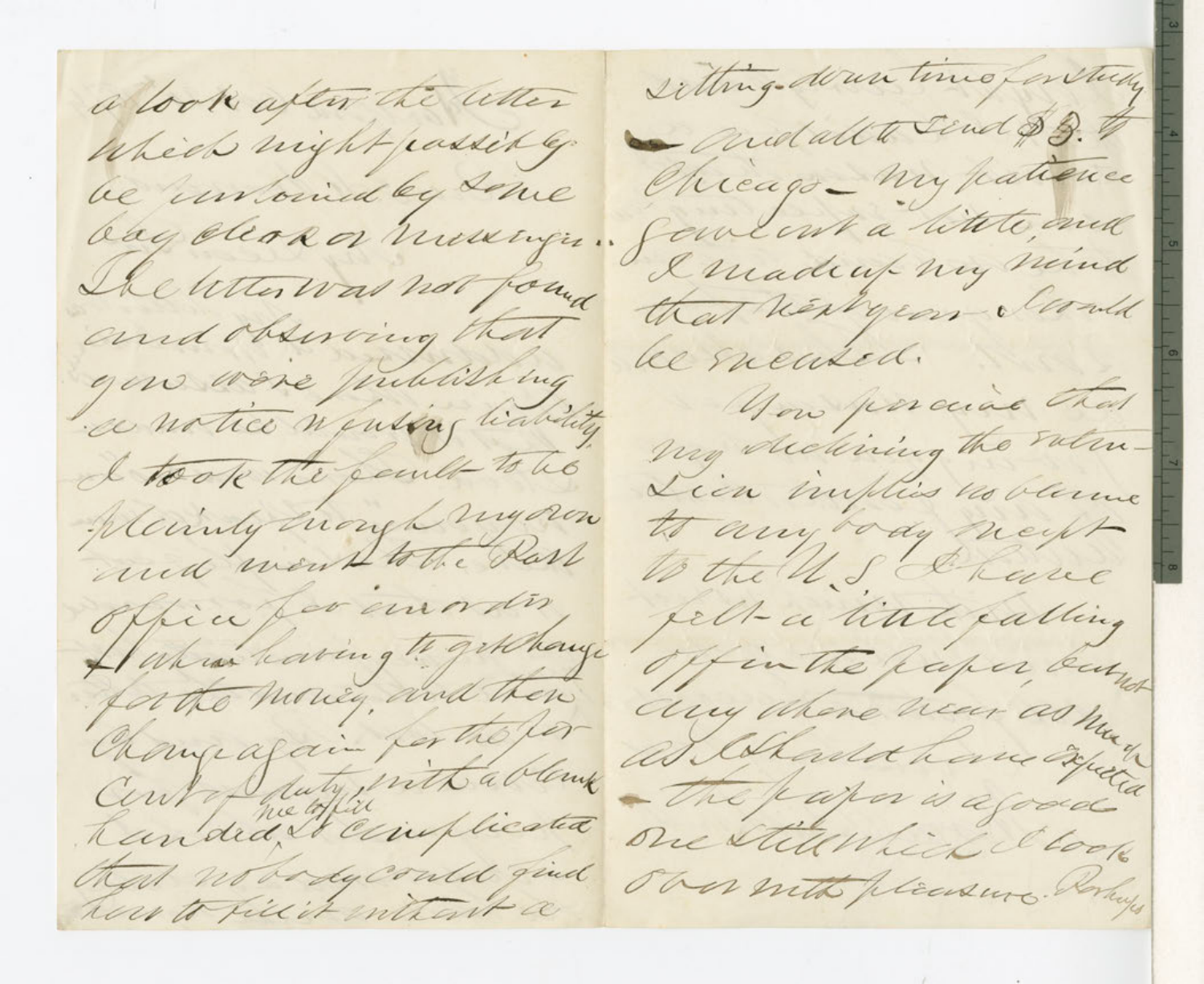Hartford Oct 10, 1874

Rev C. H. Howard

My dear Sir

My note as addressed to your business office where I assumed that it would be understood there was no "annoyances" to speak of even there. The simple fact was that I forwarded the money punctually last year in a letter and the letter was lost. By and by came a request for payment which I answered as stating the facts and requesting a look after the letter which might possibly be <purloined> by some bag clerk or messenger. The letter was not found and observing that you were publishing a notice <> liability I took the fault to be plainly enough my own and went to the Post Office for an order when having to get change for the money and then change again for the percent of duty, with a blank handed <one to fill> & complicated that no body could find how to fill it without a sitting-down time for study and all to send \$3. to Chicago. My patience gave out a little, and I made up my mind that next year I would be excused.

You perceive that my declining the subscription implies no abuse to any body except to the U.S. I have felt a little putting off in the paper, but not any where near as much as I should have expected the paper is a good one still which I look over with pleasure. Perhaps I ought fairly to add that I hadn't for a secn't reason that I am not expecting now to be <> till another year of the paper is out. This also will be my reason not give any you no hope of any future contribution.

With much respect and wishing you all future success Horace Bushnell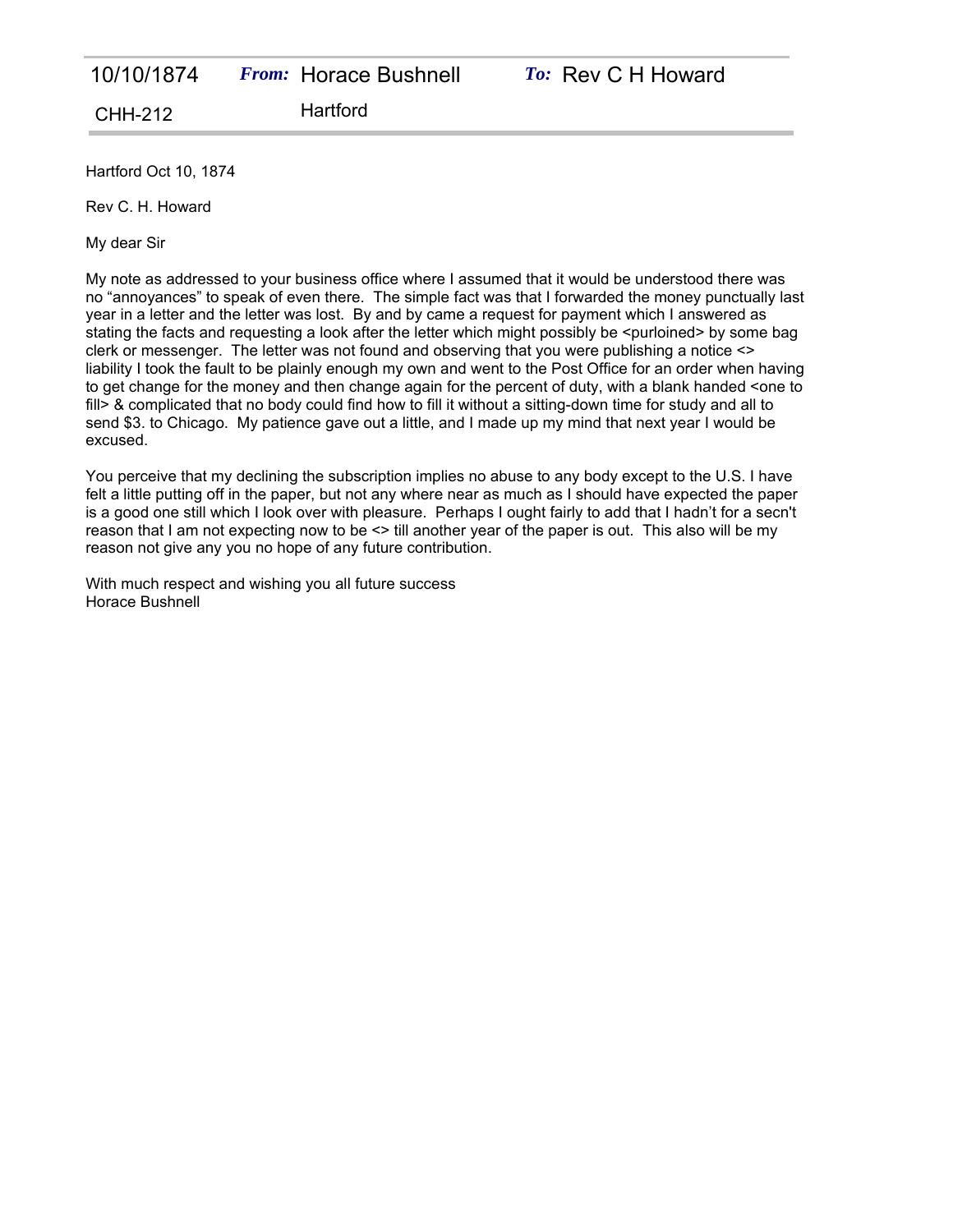allhop me relations have hem to about the and effec. Tually encedened. That the Same friendly interest sur-Times . which having duf. fourthers a change. I can secale, in detail. me · Engeneroation. he They apport pleasure Stile. What is more eliange in tip home These Digtings apart which make old francs clount, changers home another? hart truly form

Jak College. Austhaven

Ant 191 1874

Chas H. Howard.

my har frient.

for letter of the 11! has my lain mer unans.

sout amainti the first spportant &. and now

dare it. Smurt Thank you for

you interest in arking

On h-contribute to

In adrams, at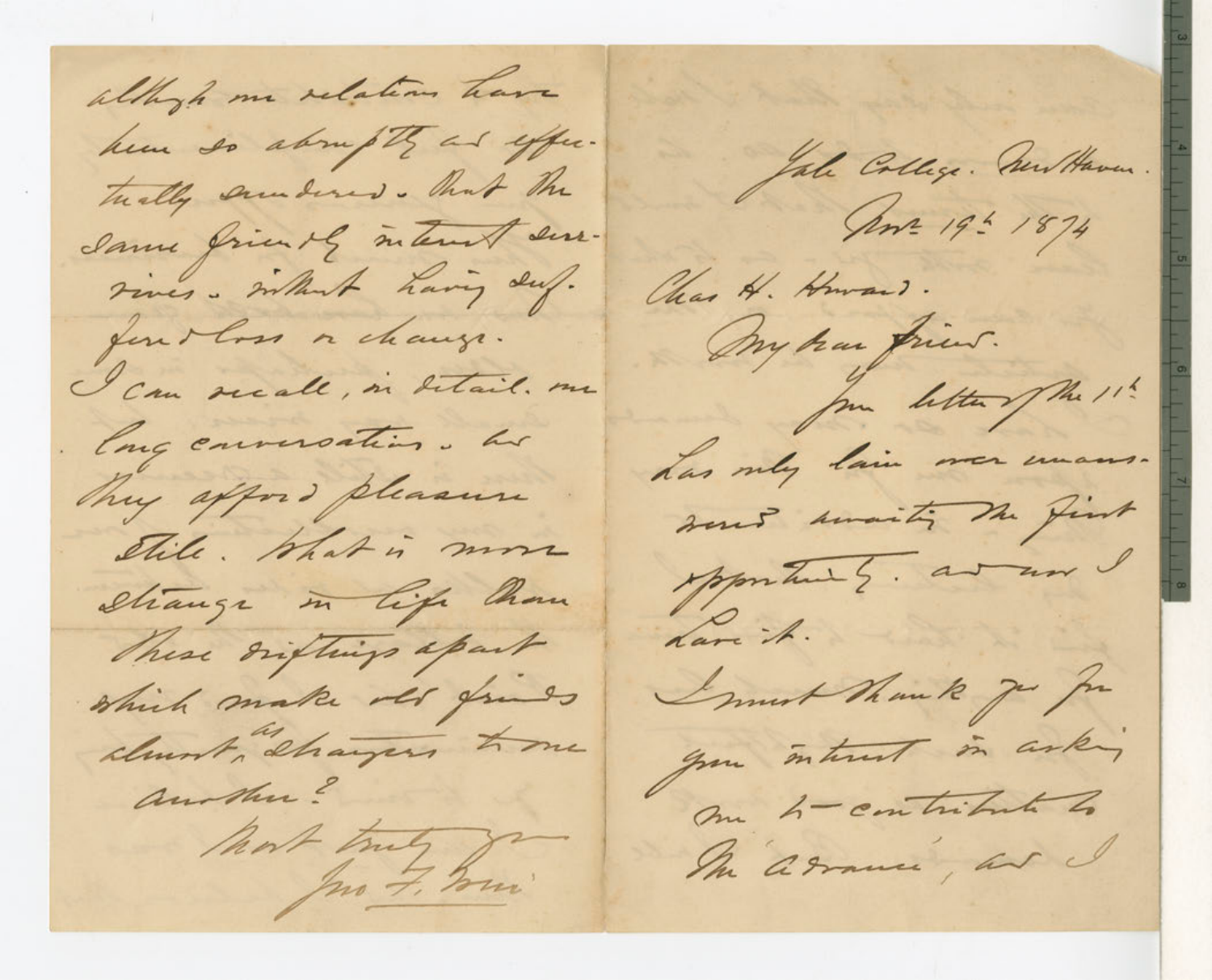Can my day that I will endeare hode so. Les 5 The termes that I must leave with fil - as to where Ju can afford. or Me articles may be mith. Nave so may demands apra me fu Min very Thing - in addition to Ing licturing, that find it hast to fint Them for anything, much has for such nightful. matter as good with lemands. But I sile

by & contribute somethi a ful compliments by June glucius offer. Thus much for duriness. Am sor have both gram olser, puliaps in Some Small way, wiser: hut There is stile a greeners in my recollection for walks at video between the village as the old Point, au I find my sumimation frequently big Je to mus. I believe I am just as I was Thus. his I believe that